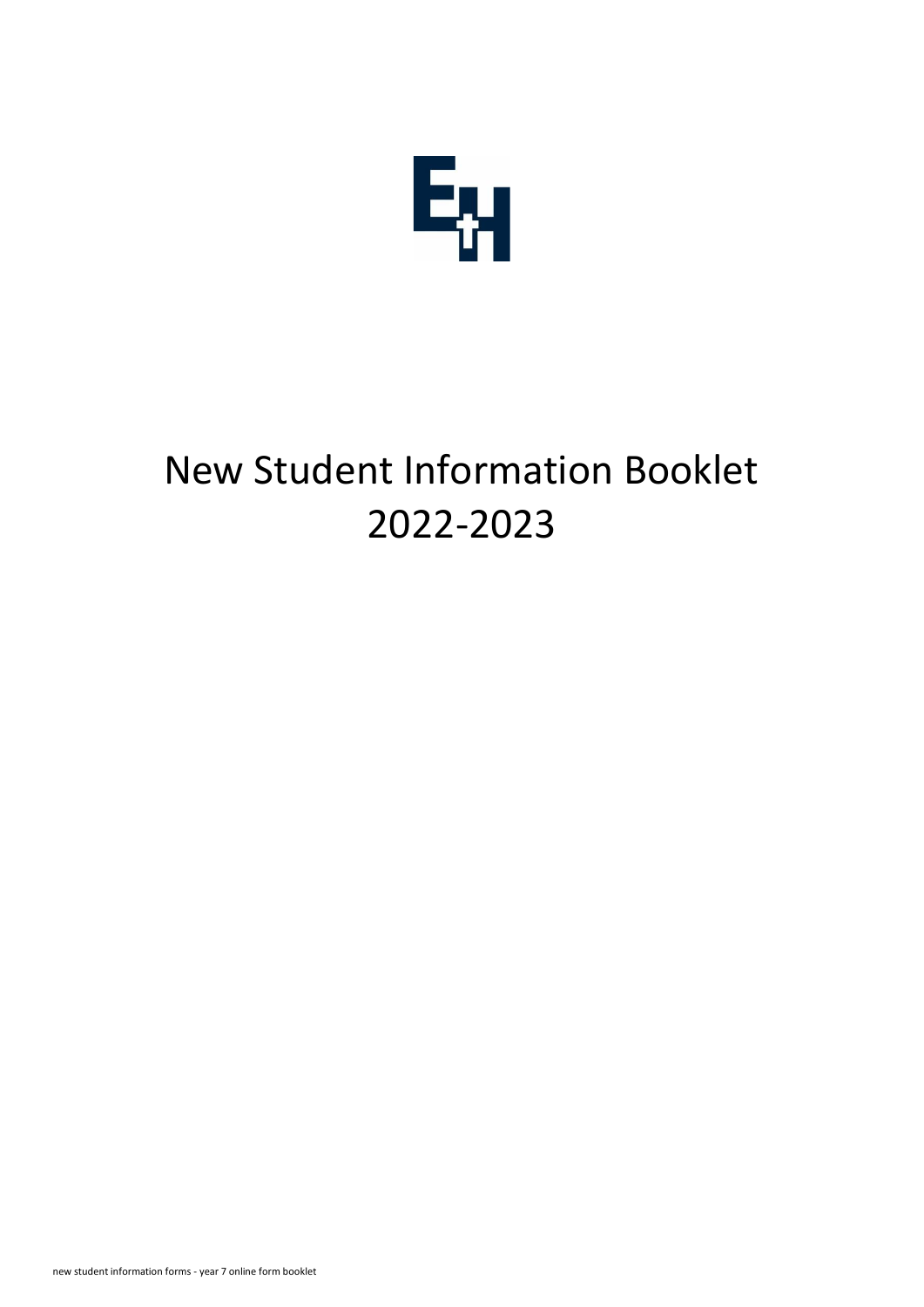

## **New Student Information Booklet**

Welcome to Esher High School. This Information Booklet is designed to help you understand the information we need to gather about your child before they start school with us, and why we need it.

Please use this booklet when filling in the online form that has been emailed to you. This form can also be found on the Admissions pages on our website at [www.esherhigh.surrey.sch.uk](http://www.esherhigh.surrey.sch.uk/) The questions below correspond with those listed on the online form.

## **Qu.30 Pre-Existing Medical Conditions**

It is important that the school is informed of any medical condition(s) suffered by your child which may affect them whilst at school or may require the administration of medication during school time. Please note that in accordance with The Equality Act 2010, a person is disabled if they have a physical or mental impairment that has a substantial and long-term negative effect on their ability to engage in normal daily activities.

**Substantial** is more than minor or trivial e.g., it takes much longer than it usually would to complete a daily task like getting dressed.

**Long Term** means 12 months or more, e.g., a breathing condition which develops because of a lung infection. For example, asthma that can be controlled through an inhaler would not necessarily be seen as a disability, whereas chronic asthma requiring intensive medication and therapy would be classified as a disability.

We are unable to provide a definitive list of what would constitute a disability but some of the examples below meet the criteria of being conditions which are both substantial and long term.

| <b>ADHD</b>                     | <b>Autistic Spectrum Condition</b>        |
|---------------------------------|-------------------------------------------|
| Diabetes (Type 1)               | Chronic Asthma                            |
| <b>Hearing Impairment</b>       | Visual Impairment                         |
| Epilepsy                        | Incontinence due to a long-term condition |
| Significant Dyslexia            | Significant co-ordination difficulties    |
| Attachment Disorder             | Significant learning difficulties         |
| Long Term Mobility Difficulties | Eating disorder such as bulimia/anorexia  |
| Mental Health issues            | <b>Obsessive Compulsive Disorder</b>      |

Where possible, parents/guardians should ask GPs to prescribe medication in dose frequencies which enable it to be taken outside school hours.

Where it is unavoidable, the school is willing in principle to supervise the taking of prescribed medication by students. Parents must complete a request form before the medication can be administered, with details of the dosage and frequency. For certain medical conditions it may be necessary for the school to seek the advice of the appropriate medical professional before agreeing to this. The school reserves the right to refuse to administer medication.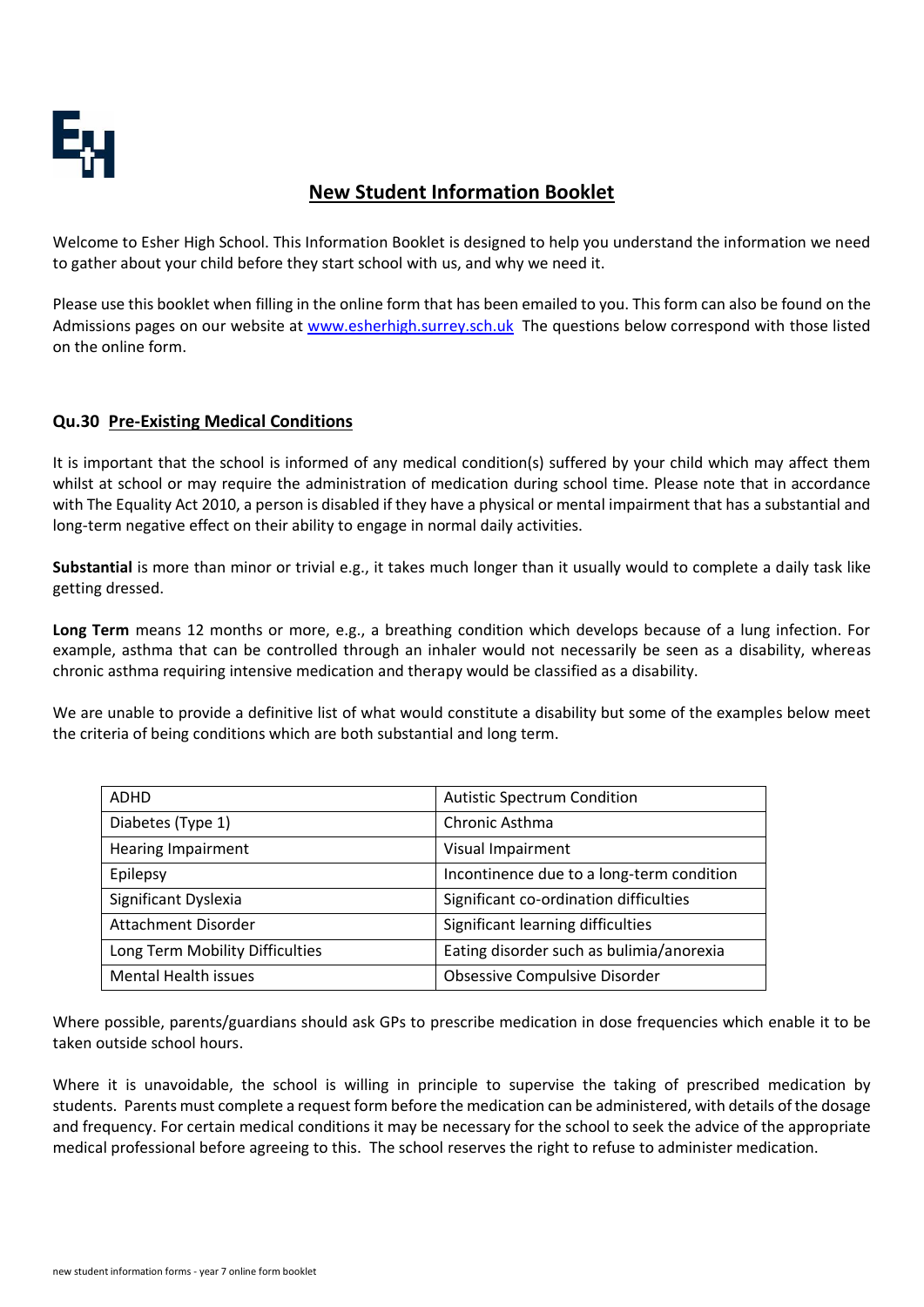## **Qu. 33 - 67 Parent/Guardian Information**

#### **Definition of Parental Responsibility**

Please give details of all persons who have legal parental responsibility (see definition below). This includes **nonresident parents,** who have the right to receive certain information from us, e.g., academic reports, residential trip letters, invitations to parents evening.

#### **Definition of "parental responsibility"**

the following people have parental responsibility:

- · **Mothers**
- · **Fathers**, if:

They are, or have been, married to the mother at any time since the birth of the child.

If unmarried –

they are registered jointly with the child's mother on the birth certificate (applies to children born on or after 01 December 2003 only)

or

they have acquired parental responsibility by formal legal agreement with the mother or by court order

- · **Step-parents**, if they have acquired parental responsibility by formal agreement with both parents with parental responsibility (s.4A Children Act 1989) - email notification will be needed by the school from both parents
- Same-sex parents will both have parental responsibility if they were married or civil partners at the time of the treatment (e.g., donor insemination or fertility treatment). For same-sex partners who are not married or civil partners, the 2<sup>nd</sup> parent can obtain parental responsibility by;
	- $\circ$  either applying for parental responsibility if a parental agreement was made
	- $\circ$  or by marriage or civil partnership with the other parent and making a parental responsibility agreement or jointly registering the birth
- · Anyone else who has been granted parental responsibility under a court order (such as an adoption order, a residence order, a special guardianship order or interim care order).
- · Guardians who have been formally appointed in accordance with s.5 Children Act 1989*.*

## **Qu.68 Administration of Paracetamol**

Please indicate on the online **New Student Information Form** whether you give permission for school staff to administer Paracetamol to your child.

## **Qu.69 Use of Photographs/Videos**

The school is committed to celebrating the successes and achievements of all our students. We like to use both photographs and video footage of students so that they can be identified within the school community. Our students gain a great sense of achievement when they feature in our promotional material around the school and are proud to have their photographs taken. We publicise students' talents and experiences via various channels including our website, social media accounts, our prospectus and open evening leaflets etc. We may also occasionally submit photographs to the local press for publication in newspapers.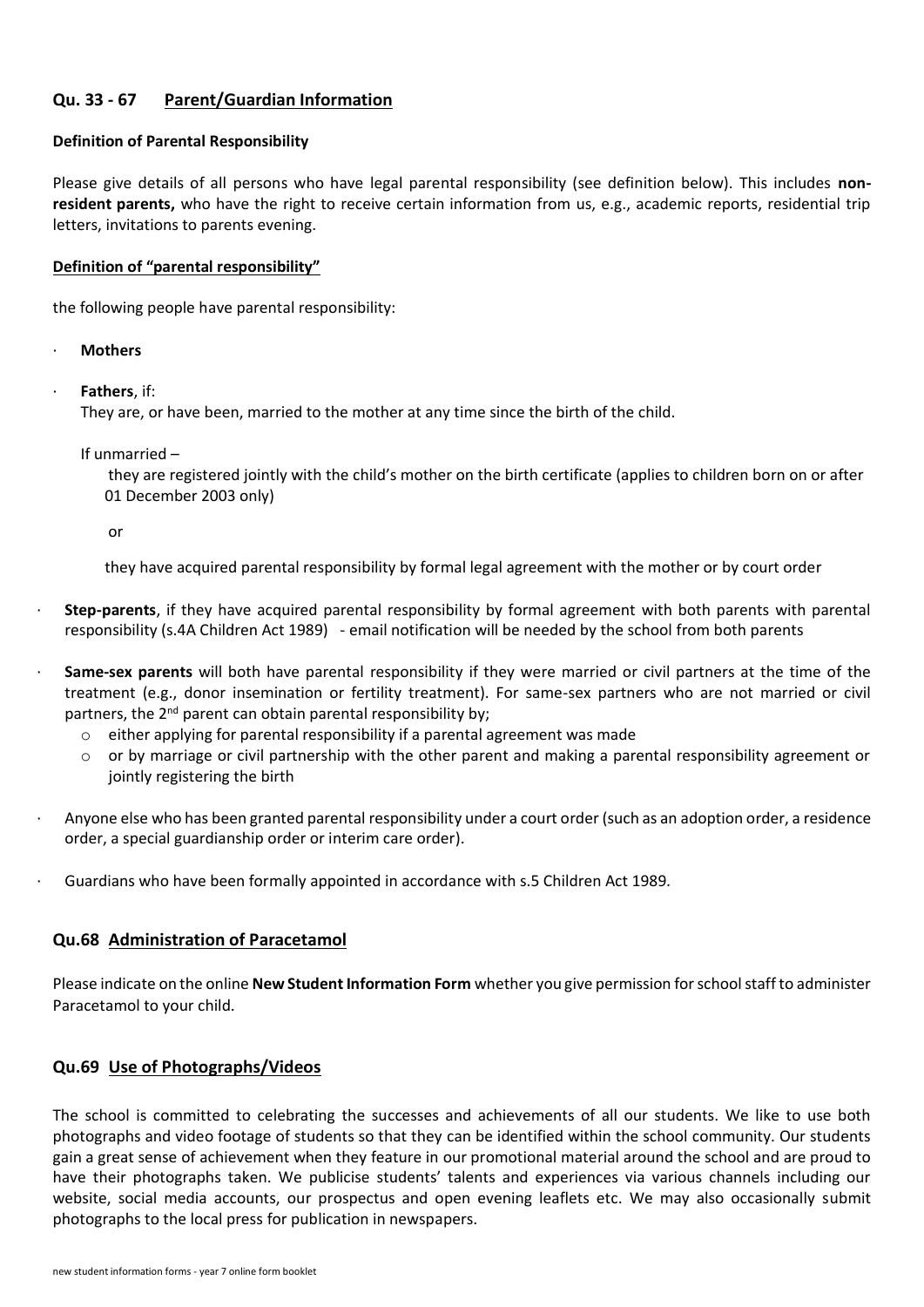To comply with guidance on data protection issues, the school needs your permission to publish photographs/videos of students. Please give this on the online **New Student Information Form**.

## **Qu.70 Internet Usage**

As part of the school's general curriculum, we offer students supervised access to the Internet. Before being allowed to use the Internet, all students must obtain parental permission. Please indicate on the online **New Student Information Form** that you give permission for your child to use the Internet, online lessons, social media, mobile phone, and electronic mail, according to the school's guidelines.

Access to the Internet will enable students to explore thousands of libraries, databases and bulletin boards that can support their learning across the curriculum. However, families should be warned that some material accessible via the Internet might contain items that are illegal, defamatory, inaccurate, or potentially offensive to some people and we have robust filters to manage this.

Whilst our aim for Internet use is to further educational goals and objectives, students may find ways to access other materials as well. We believe that the benefits to students from access to the Internet in the form of information resources and opportunities for collaboration exceed any disadvantages. Ultimately, parents and guardians of minors are responsible for setting and conveying the standards that their child should follow when using media and information sources. To that end, the school supports and respects each family's right to decide whether or not to apply for access.

During school, teachers will guide students towards appropriate materials. Outside school, families bear the same responsibility for such guidance with information sources such as television, telephones, movies, radio, and other media.

Please find below excerpts from our school policies covering Internet and mobile phone use which your child will be expected to follow if you agree to their use of the Internet. You can find our full Online Safety and Mobile Policy, and ICT and Internet Acceptable Use Policy on the policies pages of our website [www.esherhigh.surrey.sch.uk](http://www.esherhigh.surrey.sch.uk/)

#### **70.1 Internet Use**

- The school will provide an age-appropriate Online Safety curriculum that teaches students how to stay safe, how to protect themselves from harm and how to take responsibility for their own and others' safety.
- All communication between staff and students or families will take place using school equipment and/or school accounts.
- **Students are advised not to give out personal details or information which may identify them or their location.**

#### **E-mail**

- **Students and staff may only use approved e-mail accounts on the school IT systems.**
- Staff to student email communication must only take place via a school email address or from within the learning platform.

#### **Use of social media including the school learning platform**

- The school will control access to social networking sites and consider how to educate students in their safe use. This control may not mean blocking every site; it may mean monitoring and educating students in their use.
- Staff and students should ensure that their online activity, both in school and out, considers the feelings of others and is appropriate for their situation as a member of the school community.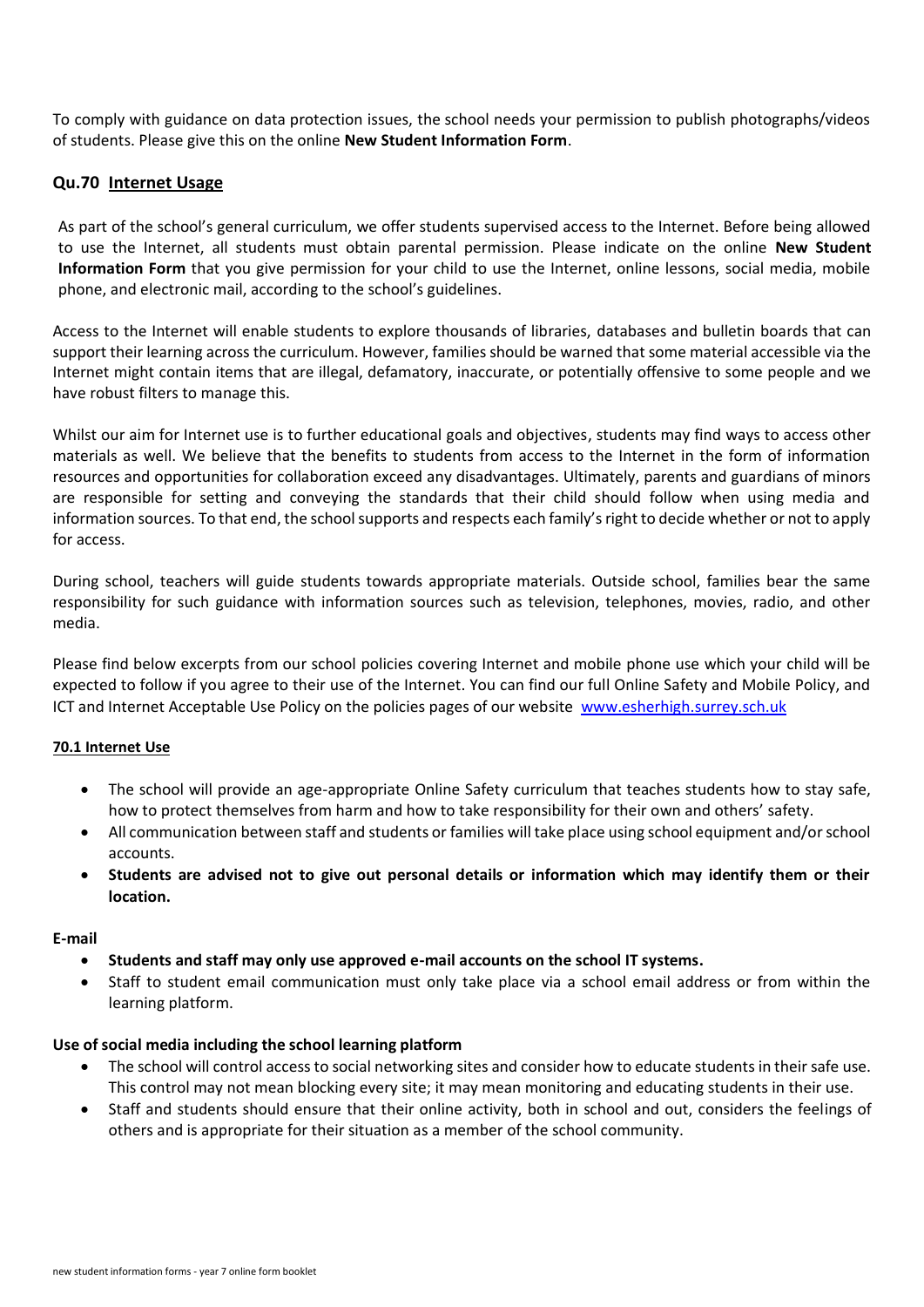#### **70.2 Online Live Lessons**

We have introduced the use of Microsoft Teams to run online lessons when necessary. It is important that all students are aware of the way they need to conduct themselves in this new way of working. Below are the main points that need to be followed to ensure that online learning is productive.

## **All lessons will be recorded for safeguarding purposes. By entering the lessons, our students agree to this recording.**

#### **What we ask of students:**

- Be ready to start lessons on time.
- Be polite to teachers and friendly to other learners.
- If a student has something they would like to contribute or ask, they should type in the chat box, and the teacher will invite the student to unmute if needed. The chat function is for learning based comments or questions, not a social area.
- Respect other people's opinions and ideas.
- Always try their best in all that they do.

#### **Display safe online behaviour:**

- Students should switch their camera off before entering the lesson.
- Students should be appropriately dressed just in case the camera turns on accidentally.
- Students should not give personal contact details to anyone else in their online class.
- Students should remember that everything they do on the internet can be seen by someone else.
- Students should ignore inappropriate online behaviour by others, our teachers will deal with this.
- Students should be responsible for everything they do and say online.

#### **Our teachers will not tolerate:**

- Bullying including discriminatory, offensive, aggressive, or unpleasant language or threats. All are unacceptable – this may result in removal from the classroom.
- Abuse of the microphone this will result in the microphone being muted.
- Abuse of the chat box this may result in the student being removed.
- Students should not record the lesson on any device.

#### **Remember: All lessons are recorded.**

#### **70.3 Mobile Phone Usage**

The school recognises that personal communication through mobile technologies is an accepted part of everyday life but that such technologies need to be used appropriately and safely.

#### **Responsibility**

- It is the responsibility of students who bring mobile phones to school to abide by the guidelines.
- The decision to provide a mobile phone to their children should be made by parents or guardians. It is incumbent upon parents to understand the capabilities of the phone and the potential misuse of those capabilities.
- Parents/Guardians should be aware that if their child takes a mobile phone to school, it is assumed household insurance will provide the required cover in the event of loss or damage. The school cannot accept responsibility for any loss, damage or costs incurred due to its use.
- Parents/Guardians are requested that in cases of emergency, they contact the school office who can ensure their child is reached quickly and assisted in any relevant way.

#### **Acceptable uses**

• Mobile phones will be switched off (not just put on silent mode) and will be kept out of sight during classroom lessons, school assemblies, whilst moving through corridors between lessons and when in the library.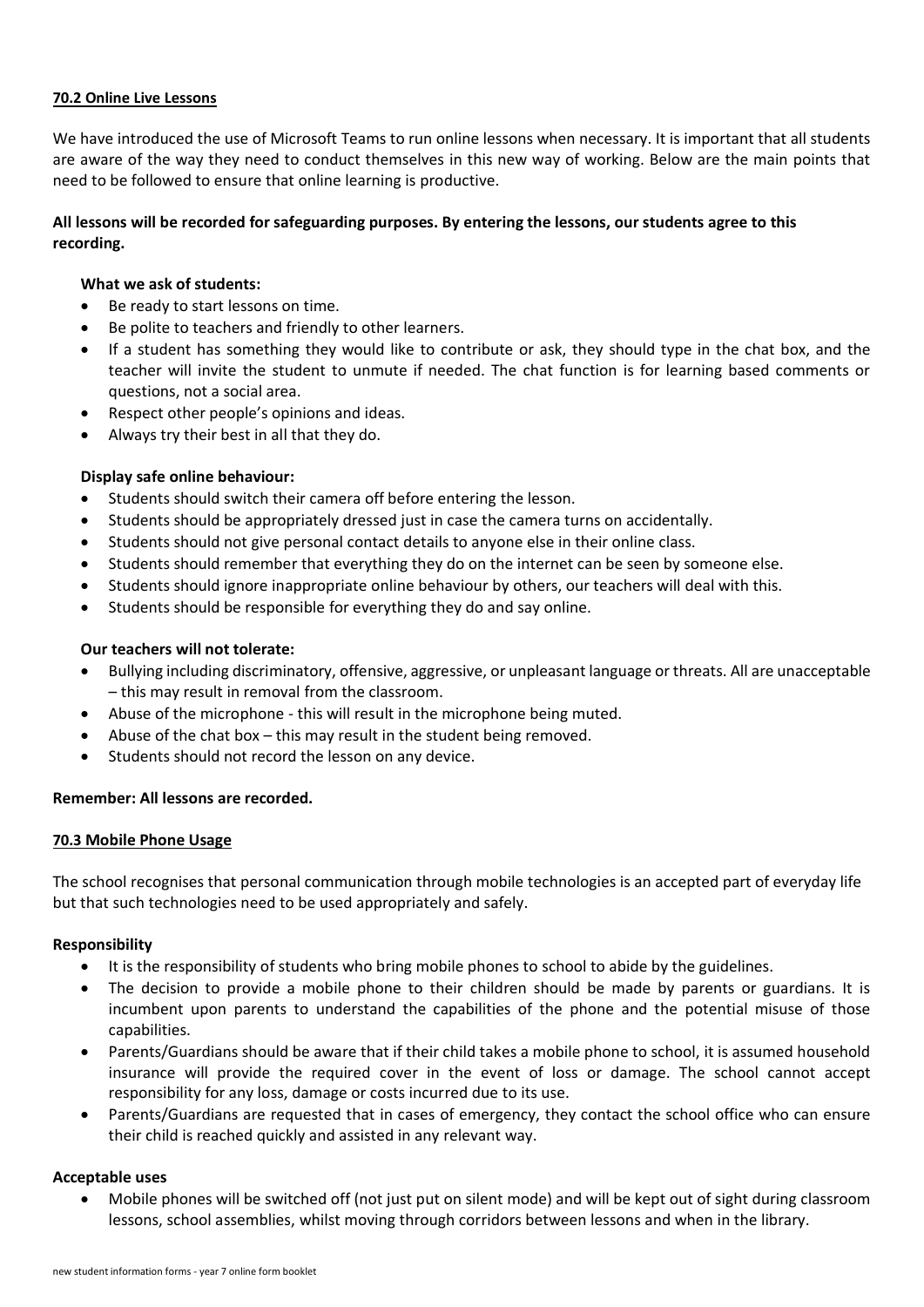- During break and lunch times only, and whilst in designated areas, students in Year groups 9, 10 and 11 are permitted to use soundless features such as text messaging, answering services, call diversion and vibration alert to receive calls. Year groups 7 and 8 are only allowed to use their phone during the school day when given permission by a member of staff.
- Students should protect their phone numbers by giving them only to close friends and family and have a security code in place.

#### **Theft or damage**

- The responsibility of keeping a student's mobile phone safe lies with the student; the school accepts no responsibility for replacing lost, stolen, or damaged mobile phones.
- The school accepts no responsibility for students who lose or have their mobile phones stolen while travelling to and from school.

#### **Inappropriate conduct**

- Using mobile phones to bully or threaten students or staff is unacceptable. Cyber bullying will not be tolerated. In some cases, it could constitute criminal behaviour. Using technology to humiliate, embarrass or cause offence will not be tolerated; regardless of whether 'consent' was given.
- It is forbidden for students to use their own or other students' mobile phones to take videos or pictures of acts to denigrate or humiliate others. This also includes using mobile phones to photograph or film any student or member of staff without their consent. It is a criminal offence to use a mobile phone to menace, harass or offend another person and all calls, text messages and emails can be traced.
- It is unacceptable to take a picture of a member of staff without their permission.
- Mobile phones are banned from all examinations.
- Any student who uses vulgar, derogatory, or obscene language while using a mobile phone will face disciplinary action.
- Students must ensure that files stored on their phones do not contain violent, degrading, racist or pornographic images. The transmission of such images is a criminal offence. Similarly, 'sexting' – which is the sending of personal sexual imagery - is also a criminal offence.

#### **Consequences for Misuse/Disruption**

- Access to the wireless network may be denied temporarily or permanently.
- The student's device may be confiscated and held securely for a certain amount of time as decided by the class teacher, head of department or senior member of staff.
- Usual school sanctions will apply.

## **70.4 School Liability Statement**

Students bring their personal ICT devices to use at Esher High School at their own risk. Students are expected to act responsibly with regards to their own device, keeping it up to date via regular anti-virus and operating system updates and as secure as possible. It is their duty to be responsible for the upkeep and protection of their devices.

Esher High School is in no way responsible for:

- Personal devices that are broken whilst at school or during school-sponsored activities or in transit.
- Any data lost on personal devices.
- Personal devices that are lost or stolen at school or during school-sponsored activities.
- Maintenance or upkeep of any device (keeping it charged, installing updates or upgrades, fixing any software or hardware issues).
- The school's insurance does not cover the cost of repair/replacement of a personal ICT device in the event of loss/damage to the device.

Please indicate on the online **New Student Information Form** that you give permission for your child to use the Internet, online lessons, social media, mobile phone, and electronic mail, according to the school's guidelines.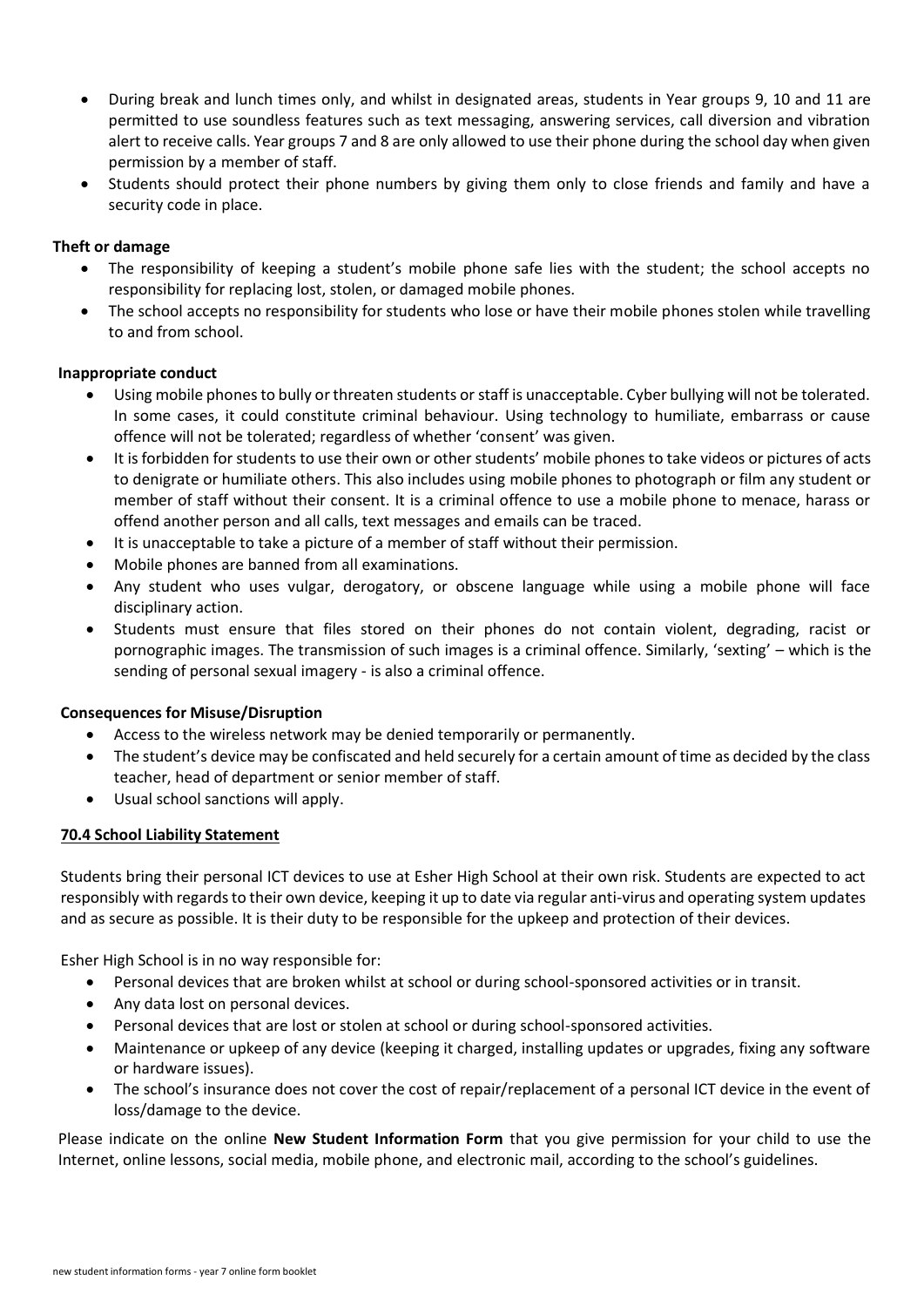## **Qu.71 Sex Education**

During their time at Esher High School your child will take part in a variety of sex education lessons including:

- Personal hygiene
- Healthy Relationships
- Managing emotions and feelings
- Puberty
- Consent
- Reproductive systems and health
- Pregnancy and conception
- Sexually Transmitted infections
- Contraception
- Abortion
- Sexuality and identity
- The law and sex
- Testicle Cancer and Breast Cancer awareness

A full overview of which Sex Education topics are covered in each year group is available from the school if you would like more information. Please indicate on the online **New Student Information Form** that you give permission for your child to participate in Sex Education lessons. **If you do not wish your child to participate in Sex Education lessons, please write to [office@esherhigh.surrey.sch.uk](mailto:office@esherhigh.surrey.sch.uk) outlining your reasons.**

## **Qu.72 PE Fixtures**

Students who opt to play for the school sports teams will regularly be required to travel from Esher High School away to fixtures throughout the year. It is necessary for insurance purposes that we obtain parental consent in advance for these visits. Please give this on the online **New Student Information Form**.

We would also like to stress that students are responsible for ensuring that they have the appropriate equipment (gum shields, shin pads, relevant footwear, etc.) to minimise the risk of injury whilst playing their sport. They should also remind staff of any relevant medical conditions and ensure they have any necessary medication with them, i.e., inhalers, tablets.

The PE department will ensure that all fixture team sheets are provided to each student prior to the fixture date and the lists are clearly displayed on the PE Fixtures Board in the department. It is the responsibility of the students to check the Fixture team sheet, Fixture Board and to speak to a member of the PE department staff for departure and return times.

## **Qu.73 School Trips & Activities**

Throughout their time in school, students will undertake a variety of school trips and activities – either locally or overseas, one-day or residential.

A one-off consent is requested from parents for their child to take part in non-hazardous school trips and off-site activities that take place during the normal school day. Full details of the trips and activities will still be sent out in advance, together with a request for payment. Payment for a trip will also be used as consent for that trip unless it is an out of hours, residential or overseas trip, where further consent will be sought.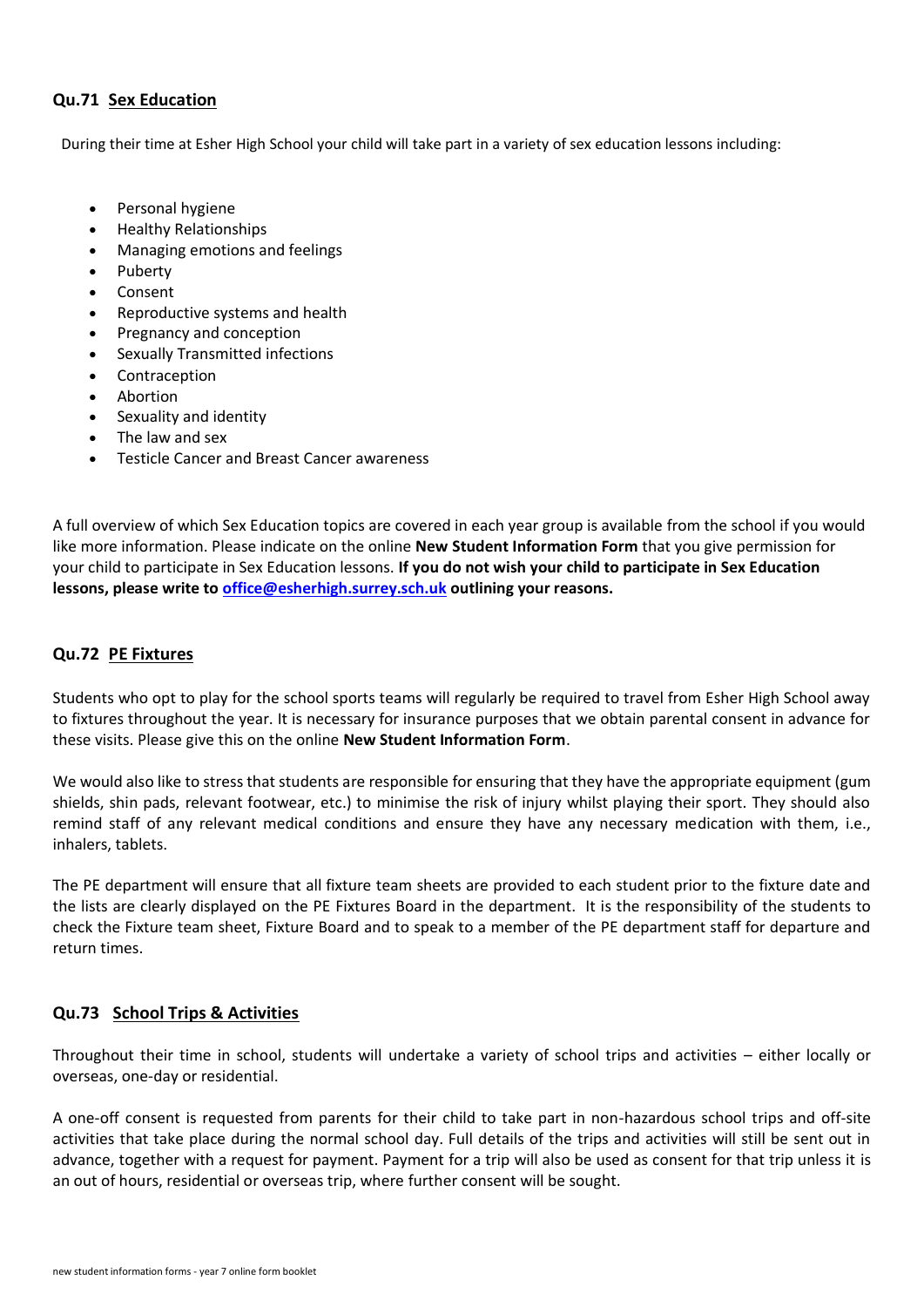Please be assured that all trips' procedures will be followed, and the necessary risk assessments will be carried out as usual. Please indicate on the online **New Student Information Form** that you give permission for your child to attend school trips and activities.

## **Qu.74 Biometrics**

Payment for catering is taken via biometric information (fingerprint scans) to ensure that only the individual student's account is accessed.

The catering here at Esher High School is provided on site by The Impact Group (previously known as Cucina Ltd), a contract catering company specialising in providing fresh, healthy food in schools.

**Cash will not be accepted for school meals**; therefore, it is important that students have money on their online account to pay for food in the canteen. Students in receipt of free school meals are unaffected by this. Payments can be made via our online payment system (Scopay), which is the school's favoured payment method. FAQs about the online payment system can be found on our website at [www.esherhigh.surrey.sch.uk](http://www.esherhigh.surrey.sch.uk/) on the Parent Pages.

Please indicate on the online **New Student Information Form** that you give permission for your child to use Biometrics within school.

## **Qu.75 School Communication**

There is a fortnightly Parent Bulletin that gives all the key dates and forthcoming events and deadlines for payment for trips and visits. Other communication will be sent to parents/guardians as and when required.

Correspondence from the School is sent via our school portal, EduLink One and occasionally via text message.

Please complete the online **New Student Information Form** giving the school your consent to send correspondence to you by electronic communication (Internet access required). This will include inviting your child back for GCSE Presentation Evening once they have left the school and other relevant events.

## **Qu.76 Emergency School Closure**

In the unlikely event that there was an emergency such as a fire, the Headteacher will decide whether to close the school. This decision will be posted on the website, sent to parents by email and students will be permitted to text a dictated message to parents.

If it is possible, we will arrange for the school buses to come early. Students that are normally collected will be instructed to contact parents for advice on what to do. Students walking home will be advised to walk in groups. School will be kept open and appropriately staffed until the last student has left the building. Please note that staff are not permitted to give lifts to students.

Please indicate on the online **New Student Information Form** that you give permission for your child to be sent home in the event of an emergency school closure (if considered safe to do so).